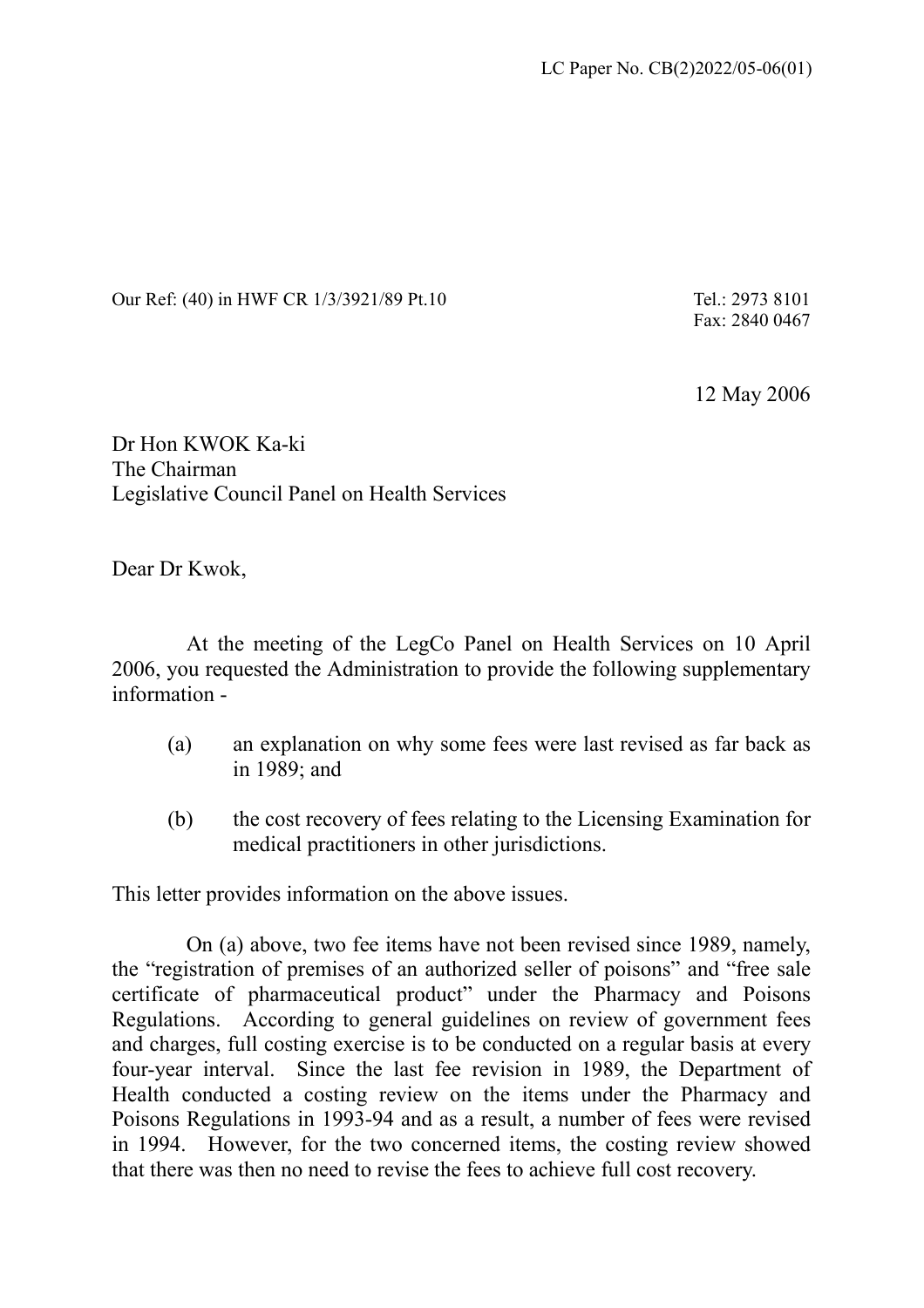The next costing exercise should have been conducted in 1998 but the fee revision had been held in abeyance as the Government has since then frozen most of the fees and charges as an exceptional measure to alleviate the financial burden on the public in times of economic difficulty. In accordance with the Financial Secretary's instruction to resume the revision of government fees and charges, the Department of Health conducted a costing review in 2005-06 which led to the submission of the current fee proposals to the Panel.

 On (b) above, the fees of licensing examination for medical practitioners in other jurisdictions are attached at **Annex** for Members' reference. However, we are unable to obtain information on the cost recovery rate for these examinations and whether government subsidy is provided.

Yours sincerely,

(Miss Susie HO) for Secretary for Health, Welfare and Food